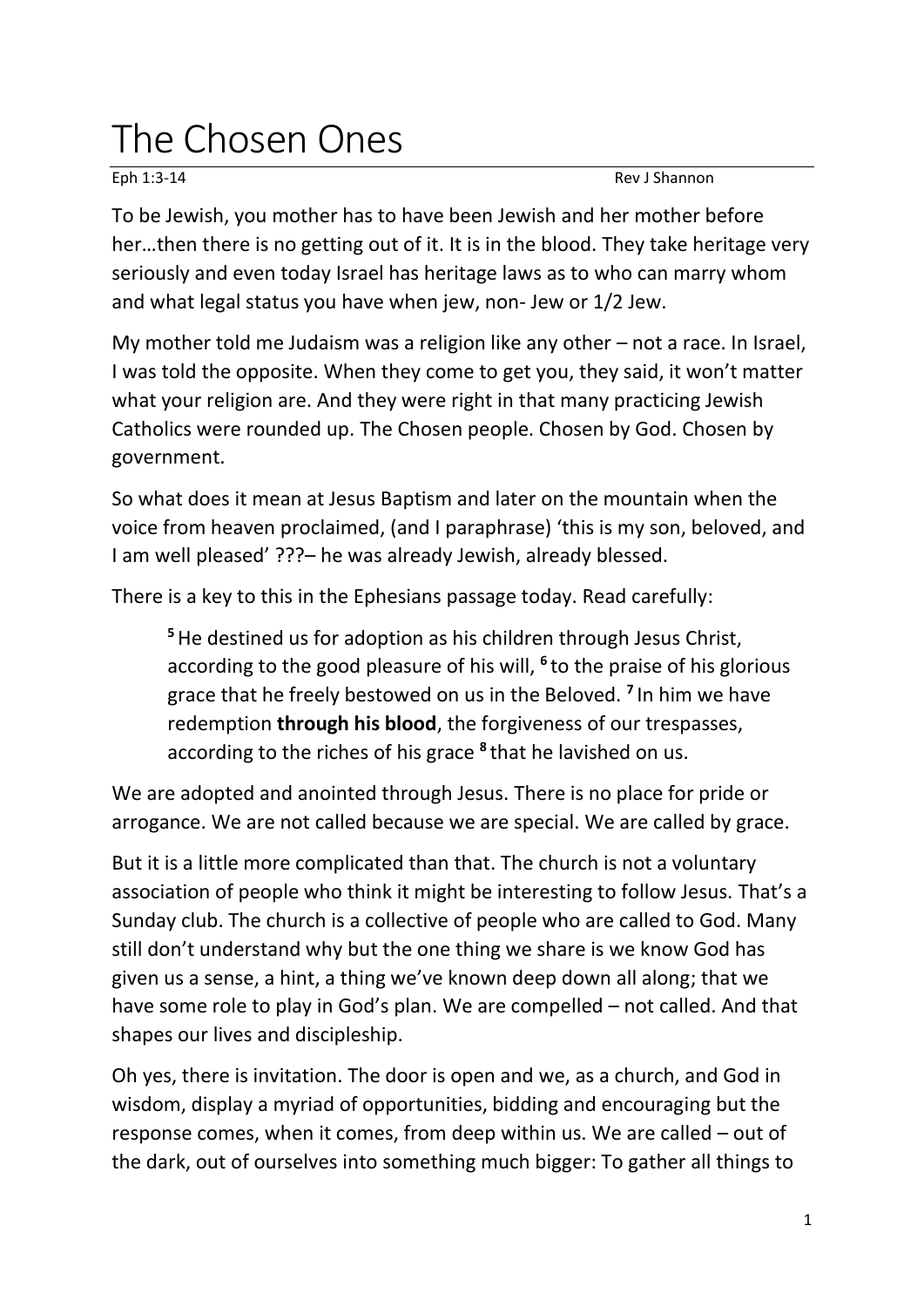Him. One by one we are called into the reconciliation of all things – God's work.

And never was there such a time as this.

2021 was a year where we began to see social cohesion disintegrate. It began with the 6 Jan riots in Washington which we all watched in horror. You, like me, cannot imagine that even happening. A mob taking over Congress and trying to declare the government as illegitimate. It was so unimaginable, that we could imagine it happening here. We watched on TV as the horror film played over and over with more detail and to be honest, as a person who spent  $\frac{1}{2}$  my life working and teaching government – it was my 9/11.

I knew in that moment, the world had changed and would never be the same again. We had been watching and sensing the unravelling for some time but that was the visual slap in the face that told me it was real. Social cohesion fractured – and later in the year reinforced by the anti-vax demonstrations that made no sense. And Thursday, the news came through that 'protestors' had set the Old Parliament House on fire – the Museum of Democracy. The demon is at the door.

You probably know I have had an interest in ethics and social reform for a long time. I am lucky enough to be a Fellow of the St James Ethics Centre<sup>1</sup> and a member of the Hastings Centre. The Hastings Centre is a bio-ethics research institute. The centre did research on the ethics of compulsory vaccination and equitable access to vaccinations. It advised the US government. They are doing research on "the reconstruction of common purpose". The latest report looks at 'civic learning' and how that impacts on collective problem-solving.

We, in a less rarefied way, grappled with our own ethical issues. Our Church Council wrestled with whether we would open to the unvaccinated during the last round of restrictions, or close to all? But as a church, a people called, we approached it in a very different way that those on the streets of Washington or Melbourne. We listened to each other – and we listened to God. I'd say, we're not too bad at collective problem-solving.

And it is that we can offer. To be a Christian, is not a card-carrying membership or a blood relative. It is to *BE* different in the world *because* we are called by grace. Our redemption (stroke salvation) is in the doing, not in the deserving.

<sup>&</sup>lt;sup>1</sup> Now known as The Ethics Centre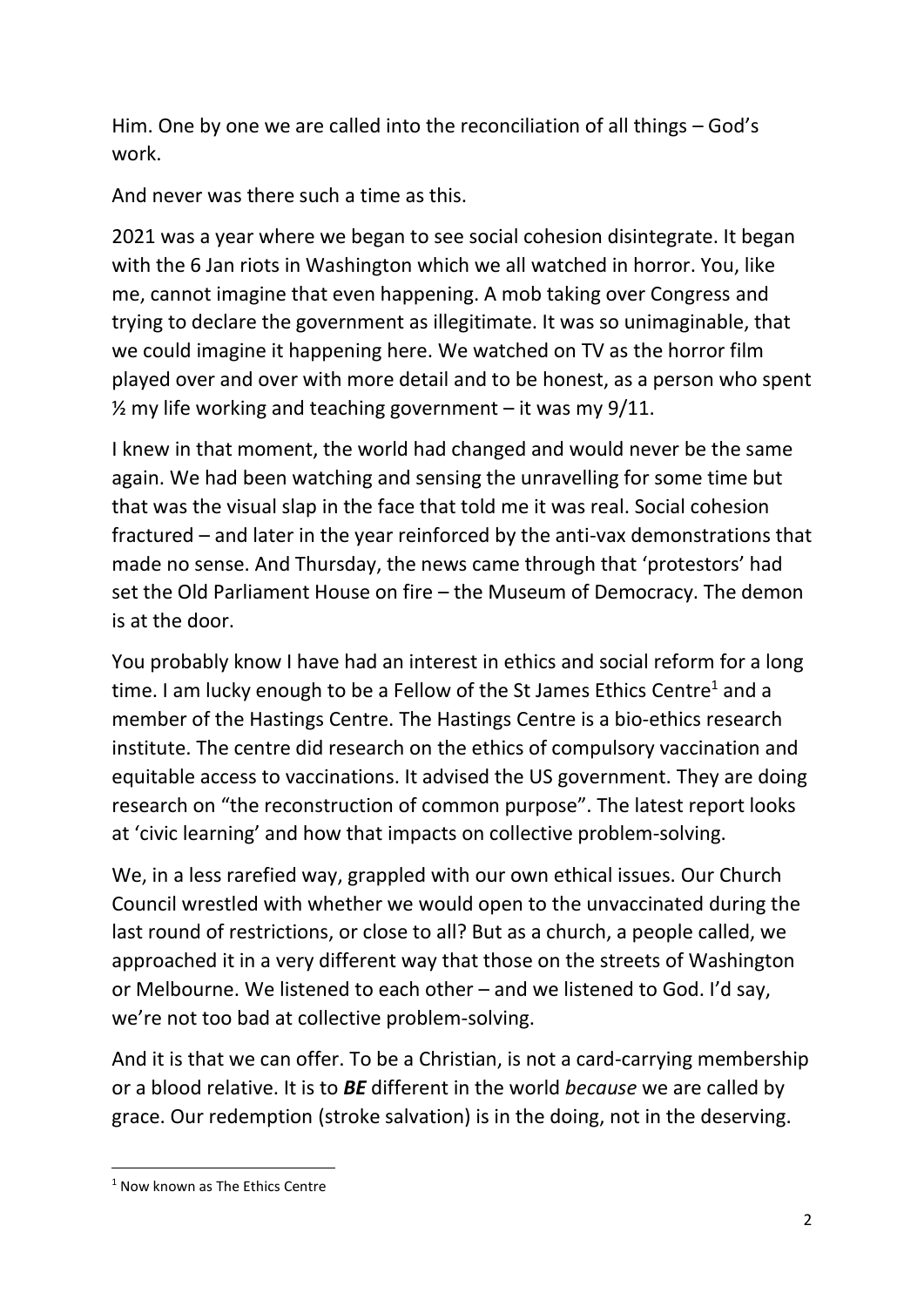That makes this passage counter-intuitive, especially for those people (and churches) who champion the individual. American Pentecostalism is based on a strange mix of faith in two Gods – the Christian God and the god of free markets. These beliefs are intertwined into what is now called 'prosperity gospel'. But this passage starts by making it clear, that we are utterly dependent on God. It is not us. God creates; God destines; God wills; God reveals and God has his/her own plan. That means humans, as individuals, accomplish nothing as the plan is collective. It is *with* God.

The next challenging part of the reading is that we are obliged to praise God, It's our duty (and to me our joy). BUT despite our obligation – it is not transactional. We will glorify God and enjoy him/her forever – but that is not the passcode to redemption. It is aside from it because we are judged on our doing and our being – and not necessarily as individuals.

The true and proper response to the grace of being called is humility and faithful, gentle witness to what we believe.

The Sapphire Coast congregation does not set out to change the world but in kindness, with your Christmas boxes, in your donations and by your support to God's work in the world – you are fulfilling a small part in God's plan for reconciliation.

For 2022, I asked you to have enough gutsy imagination to imagine the world we can live in, with all the mess and disruption. A world that still brings joy and peace, that celebrates God and fulfils our calling to be and act and think as adopted children, chosen by God and compelled to His service.

That is my prayer.

John O'Donoghue said

May the blessings released through your hands Cause windows to be opened in darkened minds.

May the sufferings your calling brings Be but winter before the spring.

May the companionship of your doubt Restore what your beliefs leave out.

May the secret hungers of your heart